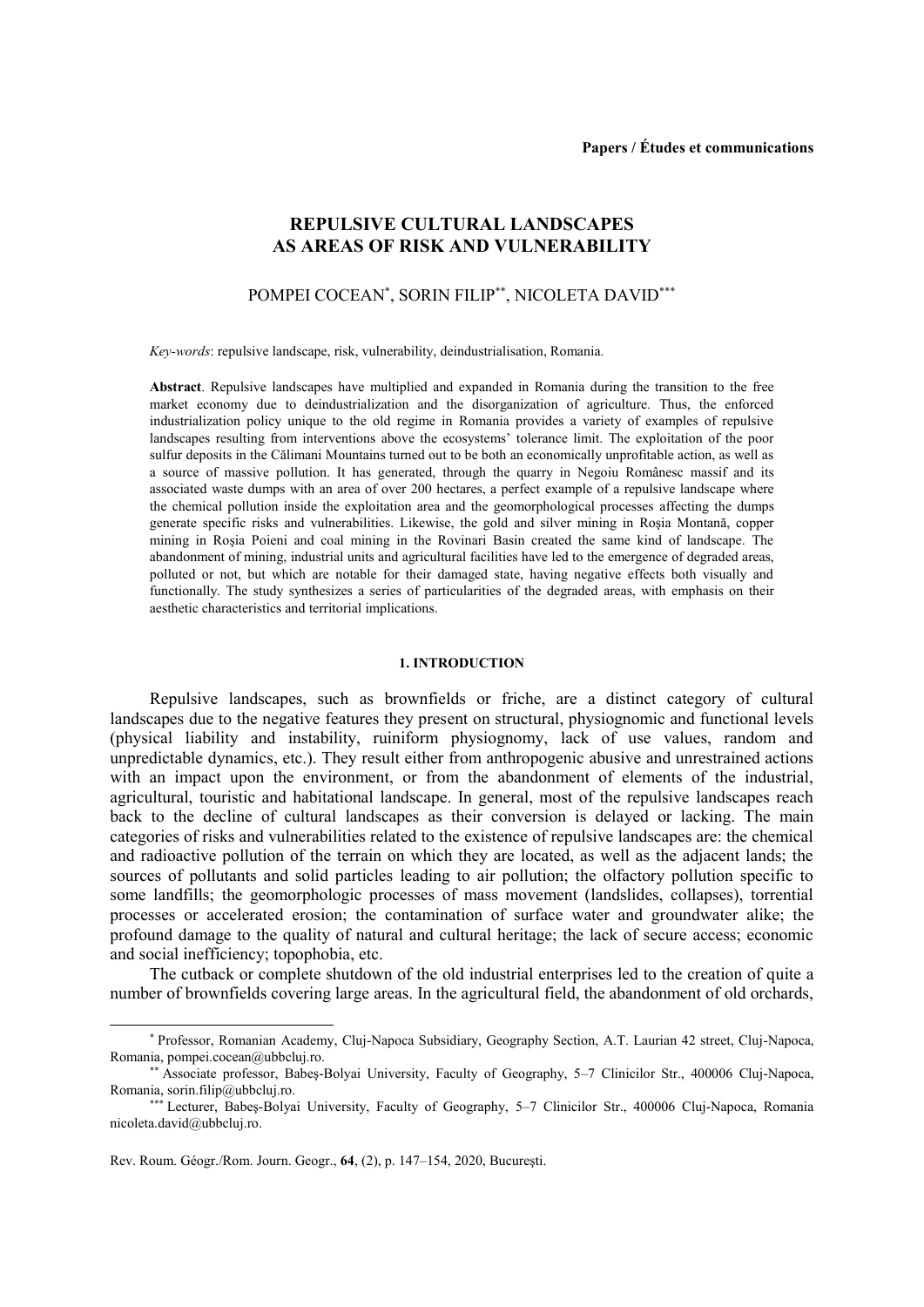vineyards and livestock farms and the extended areas of unused land produced specific repulsive landscapes. Forest areas, due to massive deforestation, a phenomenon associated both with the increase of geomorphological risks, as well as hydrological ones (erosion, torrentiality and flooding), often display their own particular, repulsive landscapes. The abandonment and degradation of tourist accommodation facilities and other infrastructures has made sure to expand this type of cultural landscapes to several Romanian resorts.

The abundant literature dedicated to landscape analysis in the past five centuries, beginning with the first artistic introspections of Italian scholars and artists in the  $16<sup>th</sup>$  century and up to recent years (Reynard, 2004) when the scientific aspect seems to have become the foremost concern, generally focused on the positive component of the structure and functions of the landscape.

The aesthetic value resulted from the balanced fusion, display and functioning of composing elements, has been a fertile field of study, as well as one of the fundamental criteria in the assessment of the landscape (Pellegrini, 1991).

On the other hand, in contrast to this criterion, brownfields and friche (French) represent another type of cultural landscape, which several authors associated to the negative component of the geographic landscape, while being defined using a wide variety of phrases: peripheral landscape (Wojciechowski, 1974), destructive-distressing landscape (Dincă, 2004), ordinary landscape (Schmitz, 2005) etc. (Cocean, David, 2017). Following this line of interpretation, the lack of any aesthetic features (symmetry, harmony, a well-defined form) integrates this type of landscape into what Rosenkranz (1984) defines as "the aesthetic of ugliness".

When assessing landscapes and their aesthetic value, subjective perception is a relevant piece of information that cannot be glanced over. Psychological and affective vectors are therefore involved in the outlining of the three types of landscapes: the attractive, average and repulsive kinds (Cocean, David, 2014). Most of the touristic, natural, and cultural landscapes fall into the first category, while the agricultural and industrial landscapes are mostly included into the second category due to the lack of aesthetic features able to awaken both interest and emotional response. The third category, which also has an immediate impact upon the observer, is made up of repulsive landscapes. They tend to cover less extended areas than the ones of the previous categories, as their spatial distribution and density is correlated, up to a certain point, with a scarce territorial planning and management.

The main objective of the study is to both identify how brownfields of various types lead to the creation of unpleasant, repulsive landscapes, and what the dynamics of these areas truly is.

### **2. METHODOLOGY**

The repulsive feature of degraded landscapes entails, in the case of each observer, an subjective, inner assessment. The negative perception of such landscapes, is mainly due to the risks and vulnerabilities they encompass, and a relevant indicator of the analyzed phenomenon. The identification of repulsive areas was done by referring to a previous research on brownfields in Romania (Filip and Cocean, 2012), and supplementing it with additional data and observations in the field. The photographic illustration of some emblematic repulsive landscapes aims at highlighting their current state of evolution.

# **3. CAUSES OF THE REPULSIVE ASPECT OF SOME LANDSCAPES**

The intense depopulation of small and medium-sized rural localities in mountainous and submountainous regions is followed by the abandonment of habitat elements (the traditional rural household alongside its annexes) entering a stage of rapid degradation resulting in unattractive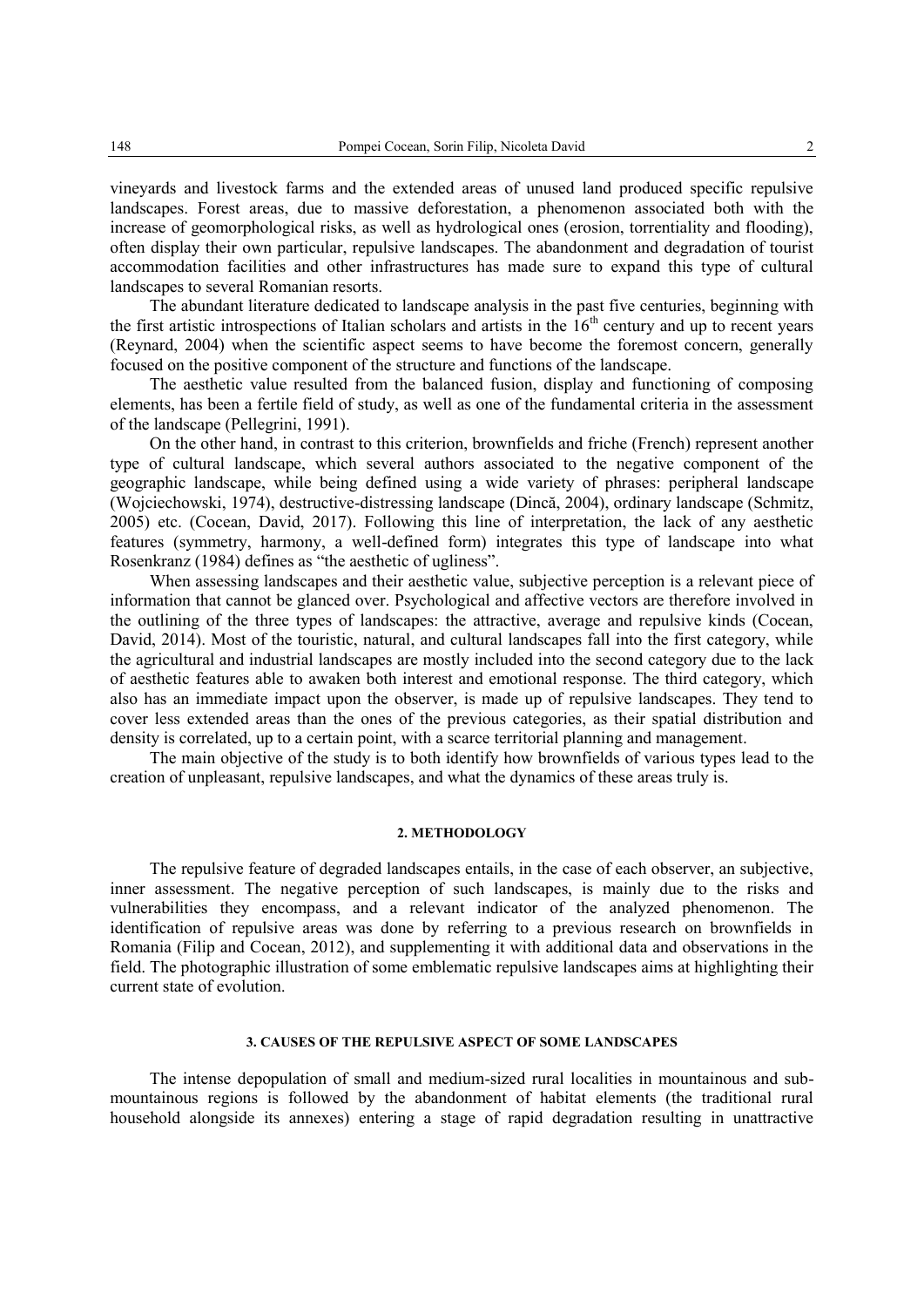landscapes. In the case of waste dumps located in the peripheral area of many large cities (i.e. Bucharest, Cluj-Napoca) that may not be equipped or adapted to current European standards, the repulsive effect increases due to olfactory perceived emanations (Cocean, David, 2016).

Overall, cultural repulsive landscapes (due to their typological diversity – industrial, agricultural, touristic, etc.) are a relevant indicator for the degree of confusion and disorganization in the Romanian economy through its transition period. Repulsive rural and urban landscapes reflect the drifting phenomena in the Romanian rural areas due to depopulation and the chronically dysfunctional management of urban waste. Because of their structural and functional feature, they constitute areas that trigger topophobia (Neacşu, 2010).

The repulsive aspect of some landscapes is determined by a series of structural and functional features such as: ruiniform physiognomy, a degraded and distressing appearance of composing elements, a lack of functionality and a lack of economic or social values, a discrepancy from the surroundings, radioactive contamination, chemical pollution, etc. Thus, a complex type of negative perception is outlined, either for individuals, or for communities, with the causal propagation stemming from the environmental component outwards, to the economic and social component (Martinat *et al.*, 2015).

*The ruiniform physiognomy* (Fig. 1) is typical in particular to technological, industrial landscapes that have been abandoned for a longer period of time, where infrastructures of the once great industrial platforms or single enterprises are in a decaying process and destroyed by the combined action of natural factors. In the case of several abandoned industrial sites in Romania, improper or illicit actions were conducted in an attempt to recover certain materials (reinforcing bars, bricks, etc.).

*The deteriorated, deplorable appearance of the composing* elements is a direct consequence of the decay caused by abandonment and the illicit actions of individuals. The quarries in Negoiu Românesc, Roşia Montană, Roşia Poieni (the most extended one in Romania!) and Rovinari are perfect examples in this regard. The same features may be noticed in the case of the abandoned industrial platforms of Copşa Mică (Fig. 2), Reşiţa, Hunedoara, Târgovişte, etc.



Fig. 1 – Repulsive ruiniform landscape in Harghita Băi (Source: Cocean, David, 2016).



Fig. 2 – Abandoned industrial platform in Copşa Mică.

Because of *the lack of functionality and economic or social values,* there is no interest from the side of individuals or communities towards such areas that would require serios financial investments in order to be rehabilitated and reintroduced into the productive circuit; besides, the results of such rehabilitation attempts is by no means certain, and would most likely entail a long wait for a return on the investment.

The danger of *radioactive and chemical pollution* within the areas around waste dumps or tailing lakes is a consequence of the exploitation of uranium, sulfur, copper, gold and silver. Located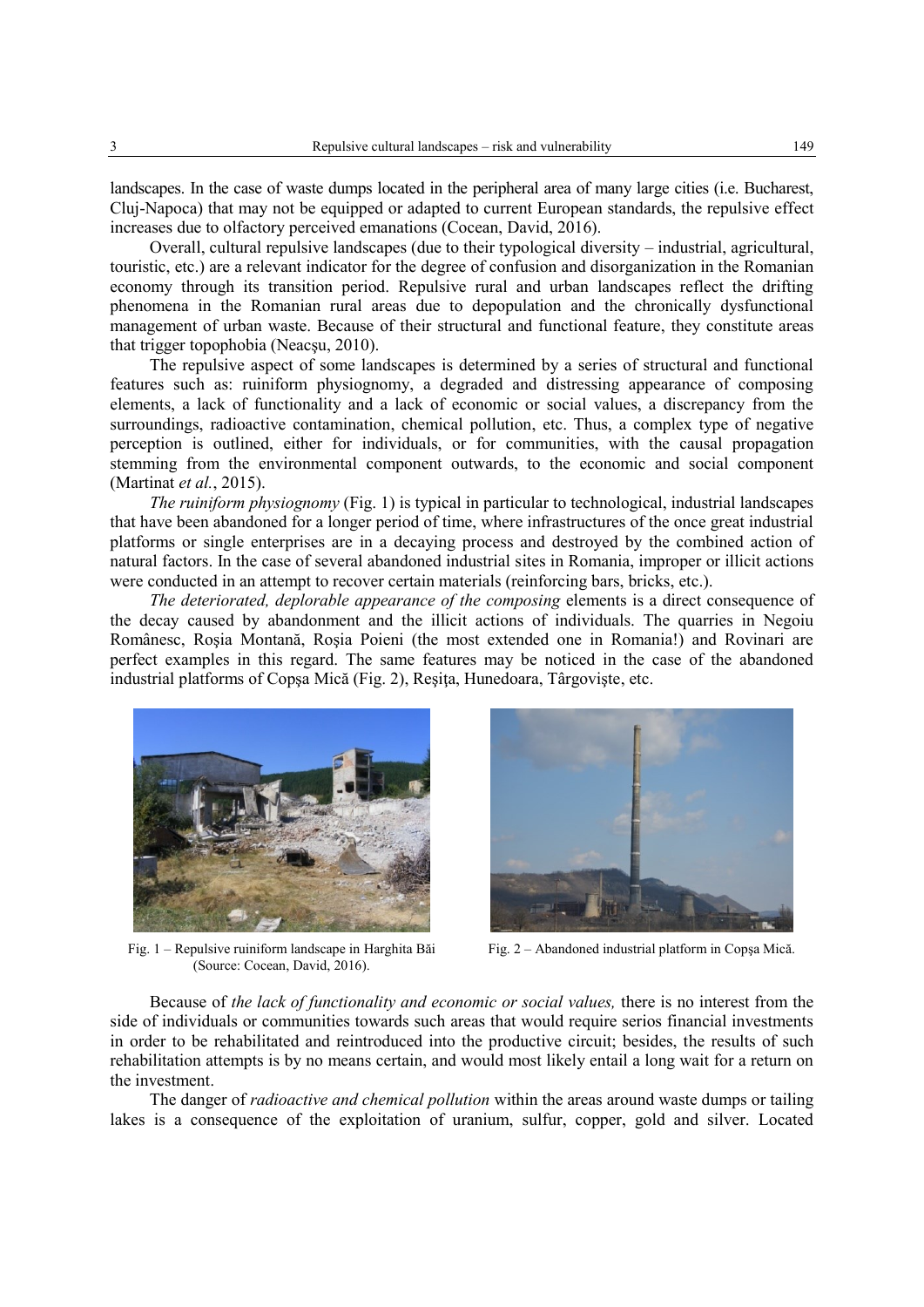predominantly in the Eastern and Western Carpathians, such polluted sites induce a state of caution or mistrust, which has, as a primary reaction from individuals, the avoidance of such places.

The *discrepancy with the pre-existing landscape*, in which they were carved, as well as the *discrepancy with the surroundings* is a typical feature of the repulsive landscapes (Lohr, 2005). They often disrupt natural or cultural landscapes, on more or less extended areas, thus generating obvious physiognomic and functional contrasts. Their unpredictable dynamics, the lack of stability and negative influence upon the surrounding landscapes are obvious features, manifested predominantly in their interface area.

Depending on their geographical location, the degree of rehabilitation of repulsive landscapes, and the necessities and priorities of the local community, they could still be provided with a variety of uses, which should be further explored and analyzed, if we take into account the great expansion of brownfields in Romania – 900.000 ha of industrial brownfields in Romania (Filip, Cocean, 2012), as opposed to only 25.000 ha in France! (Donadieu, Perigord, 2005). They add up to cca 3.000.000 ha of unused agricultural land (Otiman, 2012) that could be considered a "reservoir" of lands to be used.

### **4. RISKS AND VULNERABILITIES TYPICALLY ASSOCIATED WITH REPULSIVE LANDSCAPES**

The cumulative negative traits that degraded the display of cultural landscapes, whatever their typology, are the result of poor, abusive, uncontrolled or erroneous human intervention upon nature. The mining exploitations in the Banat and Bucovina Mountains are quite telling examples in this regard. The calculation errors that supported the beginning of the sulfur exploitation from the poor deposit of the Călimani Mountains or the bituminous schists from Anina were followed by the abandonment of said exploitations.

Other negative features result from the poor planning and management of agricultural, industrial or touristic landscapes, or from their abandonment due to economic-social reasonings (unsustainability), legal issues (mostly in concern to property rights) or environmental concerns (hesitant, long and costly reconversion) etc.

From the point of view of the cyclic evolution of cultural landscapes, degraded landscapes typically represent the stagnation and decline phase (Cocean, David, 2016) or even the total shutdown and desertion phase (Edelblute, 2009).

If risk is regarded "as a product of the probability of the occurrence of an event with a major potential for damaging the interests of communities and the measure of the consequences resulting from its occurrence" (Armaş *et al.*, 2003, p. 15), then repulsive landscapes appear to be the most illustrative areas for its manifestation.

The suitable conditions for risk occurrence come about in the context provided by the presence of vulnerability, i.e. the inability of the landscape to withstand the disruptive and destructive actions of aggressive internal or external factors. It implies internal systemic disturbances or liabilities, inherited or gained along the way due to unnatural evolution.

The risks associated with these landscapes are acutely felt by the population both in urban areas (Kunc *et al.*, 2014), as well as in rural, or even protected areas. The repulsive cultural landscape also becomes, in this case, a very representative showcase of the vulnerability phenomenon in its complexity. A more detailed analysis of the structure of the landscapes analyzed in this study reveals the following risks and vulnerabilities specific to the repulsive landscapes, and which are widespread in Romania during the transition period (Fig. 3): risks generated by the fragility and instability of the physical structure; risks and vulnerabilities induced by random, unpredictable dynamics of composing elements, vulnerabilities and risks generated by radioactive, chemical or olfactory pollution, and by unsafe access routes.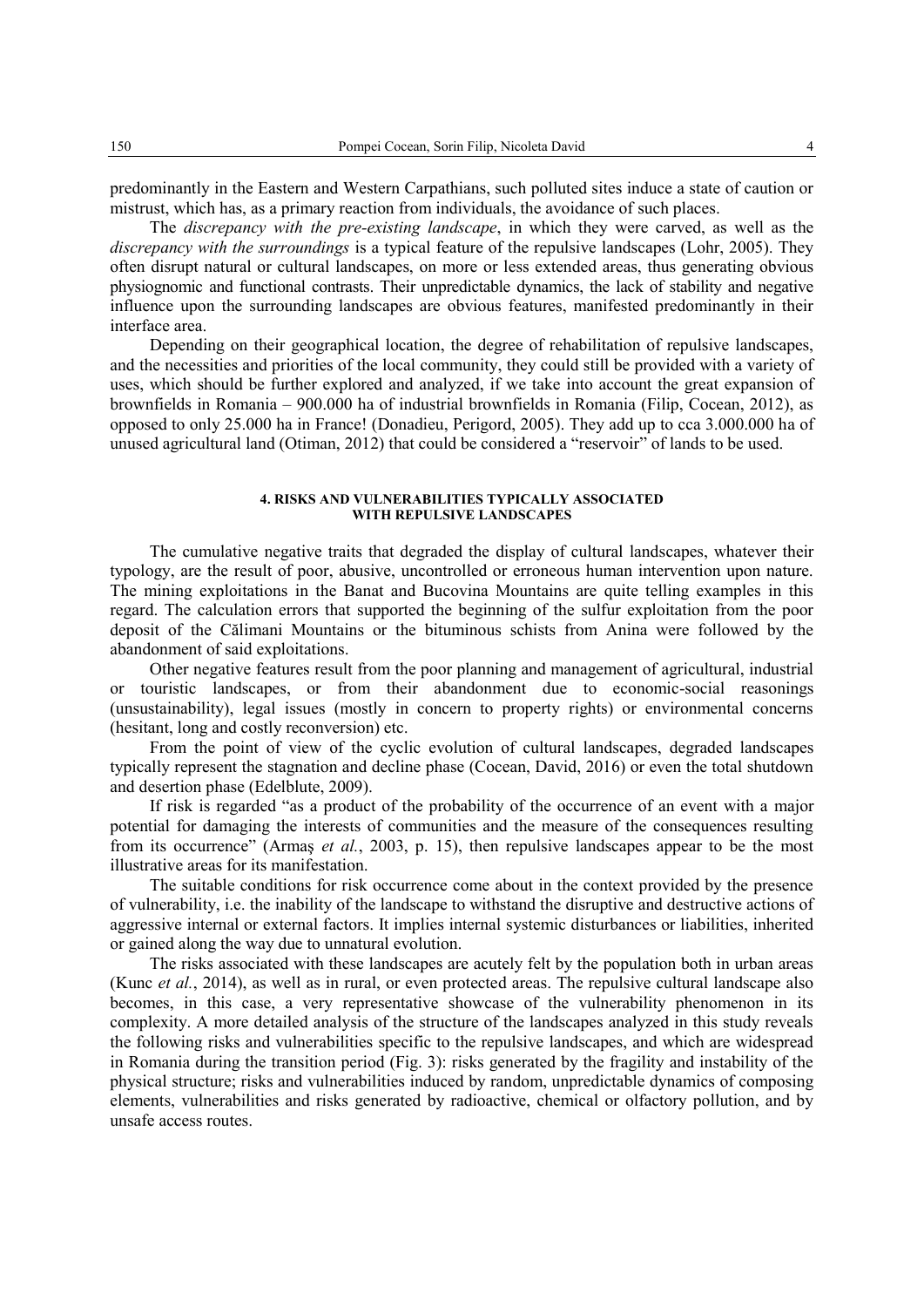

Fig. 3 – Areas with repulsive, degraded cultural landscapes in Romania (source: Filip S., Cocean P., 2012, modified).

*The instability and fragility of the structures* associated with such landscapes is responsible for a higher degree of vulnerability, while playing the part of important vectors of risk occurrence. This is due to their gradual degradation and the undermining of structural elements from a physical and chemical point of view. Abandoned industrial, agricultural or touristic infrastructures are subject to deterioration due to external agents (precipitation, wind, freeze and thaw, vegetation) that undermine their physical cohesion and are directly involved in their accelerated degradation. Waste dumps are included in the category of repulsive landscapes precisely because of these attributes, the internal cohesion of their composing elements being minimal.

*The incidental/random dynamics of some components* of these landscapes is an eloquent expression of their vulnerability. It can be found especially in the cases of the waste dumps in the country's main mining areas (the Petroşani basin, with over 350 ha, Călimani, over 200 ha, Rovinari, Baia Mare, Gura Roşiei, Deva, etc.) where landslides and other geomorphic processes manifest widely, turning into potential risks to the landscape and the nearby communities. Mud flows and landslides in the perimeter of the waste dump from Alunu, in Vâlcea County, with dreadful effects on the neighboring human habitats, are a recent relevant example of the unpredictability and scale of such phenomena.

*Radioactive, chemical or olfactory pollution* has a particularly repulsive effect due to the negative impacts it can have upon the health of those who commonly access such landscapes. In the case of radioactive pollution present in the Crucea area of Bucovina, Ostra, Băiţa Bihor (Crişana) or Ciudanovita (Banat), the impact is primarily of a psychological nature (the immediate effect of radiation on the human body being difficult to assess). However, in the case of chemical and olfactory pollution, a visual-sensorial component also makes its presence known. Those visiting the Călimani quarry (Fig. 4) are exposed to pollution caused by the sulfur in the upper soil that through its chemical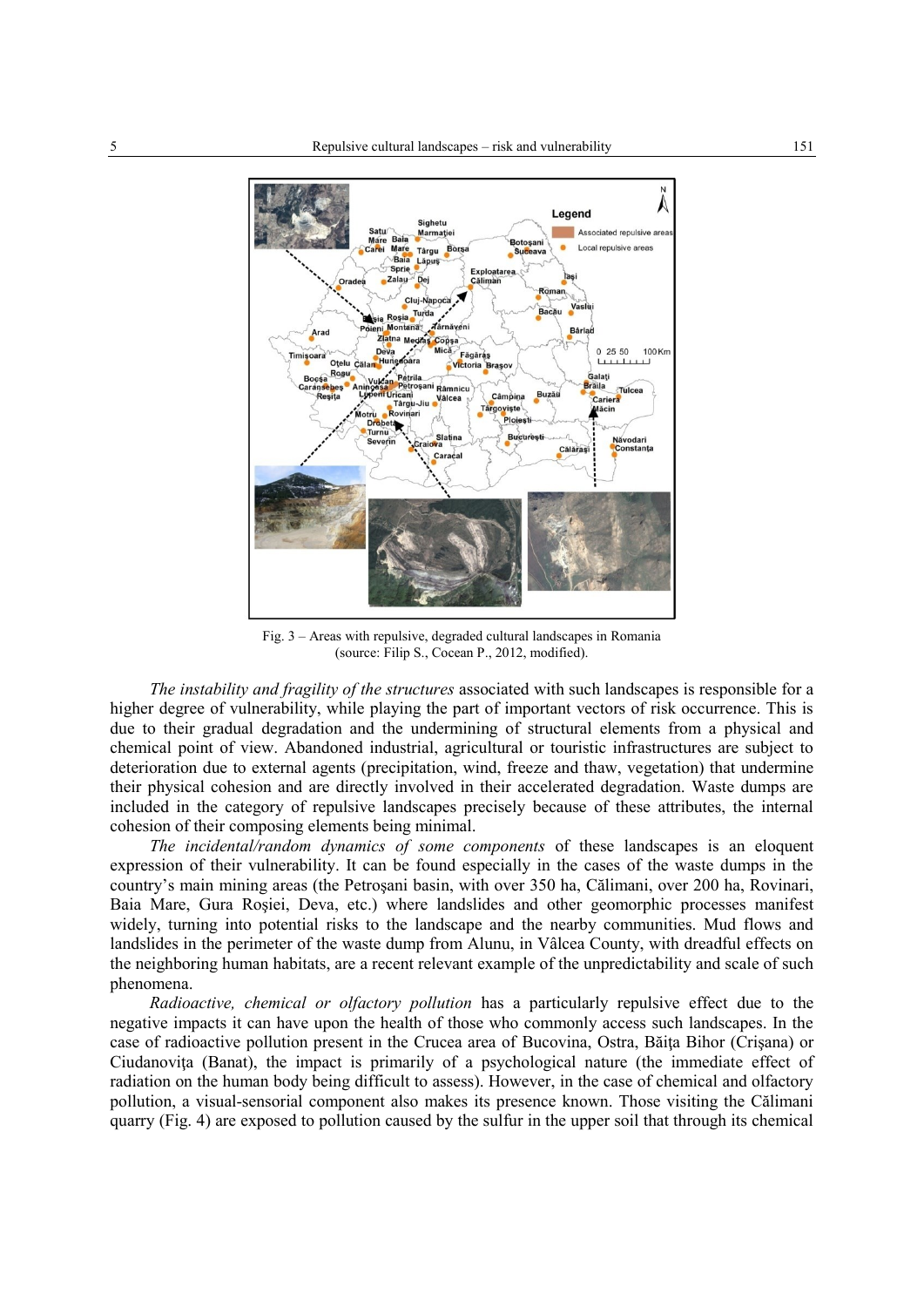reaction to water results in highly polluting chemicals. Furthermore, the Geamăna tailing pond (Fig. 5) attached to the Roşia Poieni copper exploitation basin reveals a particular heavy metals chemical pollution. Waste ramps, poor, unsanitary neighborhoods, landfill sites, etc. may also have a harmful effect on the quality of soil, water and air.





Fig. 4 – Călimani Quarry. Fig. 5 – Geamăna tailing pond polluted with heavy metals (Photo: Gabriela Munteanu).

*The lack of safety* associated with the access to repulsive landscapes is due to the risks and vulnerabilities related to the damaged physical structure of the composing elements and caused by external modeling agents (rainfall, wind, freezing and thawing, vegetation), or by the negative impact of the human factor – either in the sense of deliberate undermining by dislodging or wrecking elements of structural strength, or by unduly postponing functional reconversion actions. The accident involving the Bozânta tailing dam, near Baia Mare, in 2000, is a typical example of the manifestation of such vulnerabilities and risks.

# **5. THE MANAGEMENT OF REPULSIVE CULTURAL LANDSCAPES**

There is a wide variety of repulsive cultural landscapes, "each type of landscape having its functional or esthetic waste" (Cocean, David, 2016, p. 273). Their share differs among the different types of landscapes, a more consistent number being recorded in the group of industrial landscapes, where the anthropic-natural relation is more disproportionate and the degree of "culturalisation" of the landscape is higher. A waste dump or a quarry significantly alters the pre-existing landscape while also decisively modifying the parameters of evolution for the affected area. Besides, with the abandonment of such areas, degradation processes are quickly established, resulting in typical, repulsive landscapes.

A relatively similar situation may be seen in the case of touristic repulsive landscapes, which have expanded in Romania since 1990, when the rebound of tourism as an economic and social phenomenon led to the bankruptcy and cessation of the activity of numerous specialized units. Semenic, Băile Herculane, Borsec, Sângeorz Băi, Secu, Balvanyos, Moneasa, Soveja, etc. are wellknown examples of the predicament which Romanian tourism faced during the transition period. The unsuccessful, faulted privatization and inefficient management of many units led to their closing down and degradation, although many of them, such as certain hotels or spa resorts in Băile Herculane, Borsec or Moneasa, had high heritage values.

In the case of degraded agricultural or forest landscapes (due to abandonment or unsustainable exploitation), the repulsive character is lessened by their immediate re-integration into the natural circuit. However, there are some exceptions, such as the abandoned and degraded livestock infrastructure or unutilized orchards, which can last for decades (e.g. the one on the Feleac Hill in the suburbs of Cluj-Napoca) or some vineyards overgrown by invasive shrubs from the Târnavelor basin.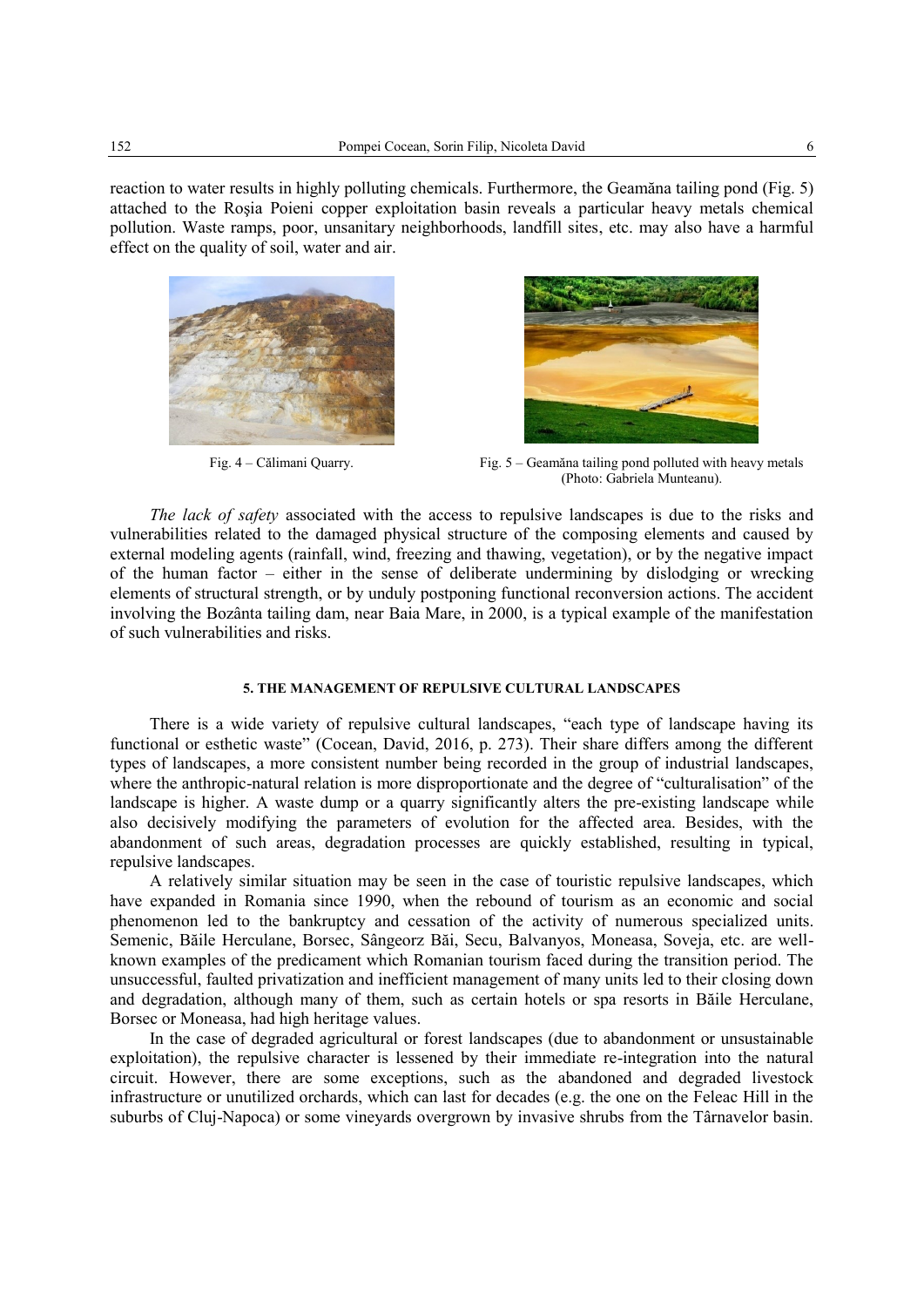For forest landscapes in the Carpathians and Subcarpathians, deforestation is at least partially mitigated by natural reforestation.

Due to their structure and dynamics, cultural repulsive landscapes are typical and critical areas, representing a top priority for authorities and organizations involved in environmental protection and good territorial governance. Associated with major territorial dysfunctions, having many negative environmental implications, repulsive cultural landscapes must become priorities for the territorial governance and must receive proper management; a requirement already emphasized by Donadieu and Perigord (2005, p. 45): "all landscapes, and especially the landscapes of abandoned spaces, deserve to retain attention". However, international experience demonstrates that landscape regeneration of largescale brownfields is difficult to achieve, it involves longer periods of time and it often has uncertain results (Lange, Mcneil, 2004; Frantal *et al.*, 2015; Rizzo *et al.*, 2015; Dehoorne *et al.*, 2016; Glumac and Decoville, 2020).

Taking that into consideration, we also have to mention the fact that repulsive cultural landscape can be employed in a profitable social or economic manner. Due to their distressing landscape characterized also by the presence of risks and vulnerabilities brownfields are an ideal setting for the formation and strengthening of "environmental awareness" (Deshaies, 2007, p. 12) both in the case of decision-makers, as well as political actors and the community. Besides, such landscapes could always be used as a counter-example which anyone involved in territorial planning should bear in mind.

Brownfields often contain in the form of vestiges, information of economic, social, political or even strategic origin, and representative of a certain stage of evolution of that particular community. For Romania, they are part of the intensive industrialization typical of the communist era. However, such elements of interest are permanently threatened with destruction. Therefore, in order to preserve and protect these features, certain elements of these landscapes, such as blast furnaces, cooling towers, unique technology facilities, mine galleries, etc., ought to be included on the list of cultural industrial heritage. The introduction of the brownfields Călimani or Roşia Montană into the "Route Européenne du Patrimoine Industriel", together with the famous mining sites in Great Britain, Germany, France, Poland or Russia (Deshaies, 2006) is a first step in this direction.

In the context of their reconstruction and functional reconversion, brownfields have the ability of becoming laboratories where the theory and practice of human-nature relationships are directly and deeply interfaced, as well as an ideal setup for the application and testing of scientific and technological innovations focused on the protection and preservation of the environment.

The functionality and aesthetics of repulsive landscapes has registered a contradictory dynamic in recent years. Their territorial dynamics is strongly influenced by factors such as local territorial management policies, the interest of the authorities but also their real estate value. The most significant improvements were registered in the urban environment (Bucharest, Timişoara, Cluj-Napoca, Iaşi), where a large part of brownfields were regenerated within the development projects of some residential complexes, office buildings or retail areas.

#### **REFERENCES**

- Armaş, Iuliana, Damian, R., Şandric, I., Osaci-Costache, Gabriela (2003), *Vulnerabilitatea versanților la alunecări de teren în sectorul subcarpatic al Văii Prahova,* Edit. Fundaţiei România de Mâine, Bucureşti.
- Cocean, P., David, Nicoleta (2014), *Peisaje culturale*, Edit. Risoprint, Cluj-Napoca.
- Cocean, P., David, Nicoleta (2016), *Peisaje culturale repulsive*, Lucr. Conf. "Mediul și dezvoltarea durabilă", Chişinău.
- Cocean. P., David, Nicoleta (2017), *Les aires des friches entre l'impasse et perspectives*, in Chiriţă, V. Schmitz, S. (eds.), Les friches minières: paysage culturel et enjeu de développement rural. Regards croisés entre la Bucovine et la Wallonie, Atelier des Presses, pp. 51–56, Liège.